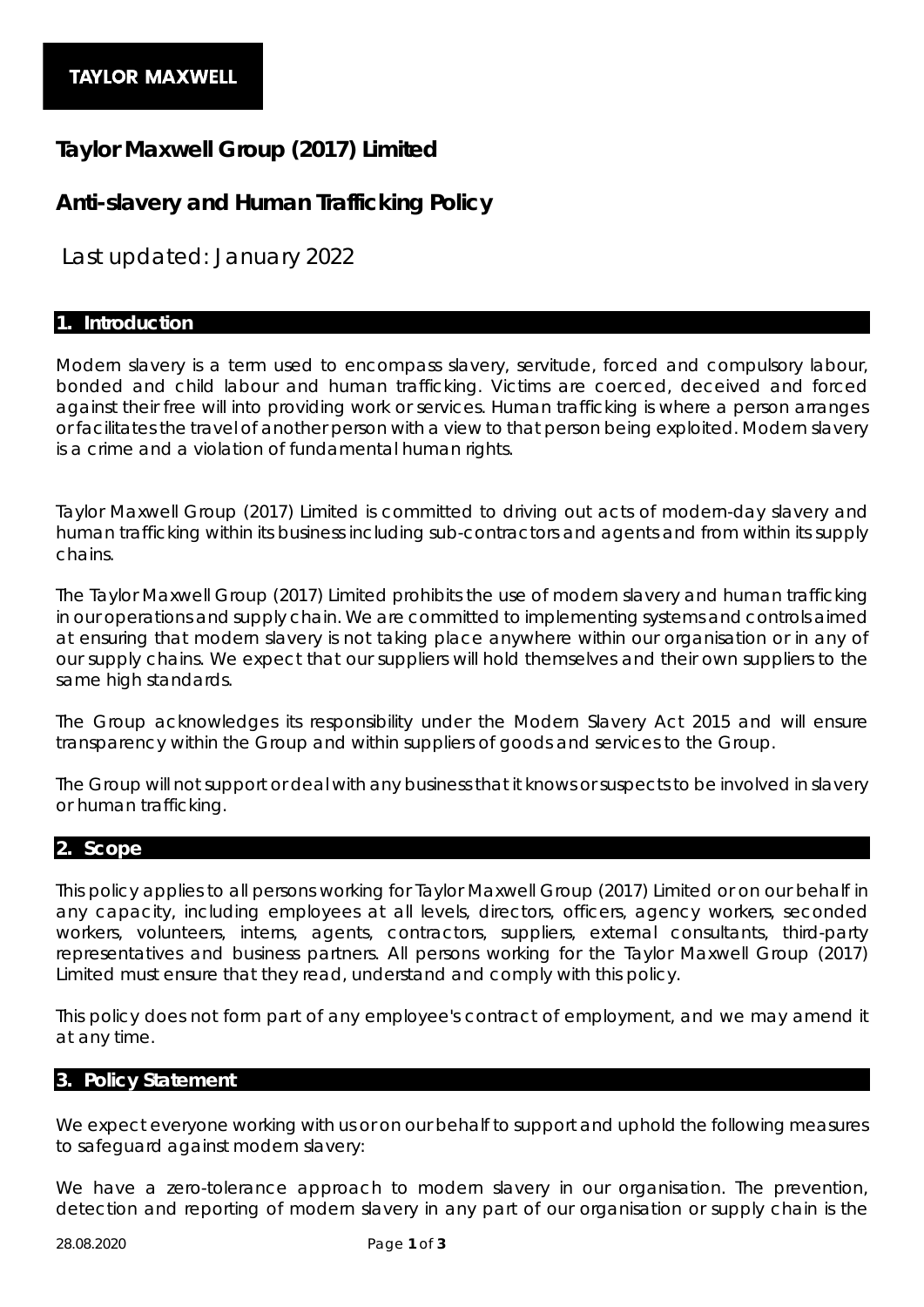responsibility of all those working for us or on our behalf. Workers must not engage in, facilitate or fail to report any activity that might lead to, or suggest, a breach of this policy.

We are committed to gaining a clearer understanding of how modern slavery operates in different contexts, of who is affected and how, and of the risks of modern slavery existing within our industry.

We are committed to having a clear and transparent company statement, which is reviewed regularly and is communicated to our employees and posted on our website, which sets out the steps taken to prevent modern slavery and trafficking.

We are committed to training relevant employees in modern slavery, how to identify it in practice and how to respond. We are committed to ensuring that our employees understand and adhere to this Policy together with other relevant policies and are trained on them as appropriate.

Our policies are reviewed on a regular basis, which will include our zero-tolerance to all forms of modern slavery, non-compliance with this policy is a disciplinary offence.

We are committed to engaging with our industry, stakeholders, customers and suppliers to address the risk of modern slavery in our operations and supply chain.

As part of our contracting processes, we include minimum requirements our customers and suppliers must reach as required to combat modern slavery and trafficking. We will complete appropriate due diligence on suppliers and customers, and we will work with suppliers to remediate incidents of non-compliance and may terminate the relationship in response to gross, persistent or deliberate failures.

Our recruitment procedures require employment and recruitment agencies and other third parties supplying workers to our organisation to comply with our standards.

For any suppliers that are not required to publish a slavery statement, we ask that they confirm agreement with our Supplier Code of Conduct. This agreement is required for all new suppliers and every 2 years thereafter.

The Directors of the Taylor Maxwell (2017) Limited Group shall take responsibility for implementing this policy and statement and will have overall responsibility for ensuring compliance.

### **4. Reporting Modern Slavery**

Employees must notify their manager or otherwise report a concern in accordance with the Whistleblowing Policy as soon as possible if they have any reason to believe that modern slavery of any form may exist within our organisation or our supply chain, or may occur in the future or have any concerns or suspicions relating to compliance with this policy.

If a person, other than an employee, has any reason to believe that modern slavery of any form may exist within our organisation or our supply chain, or may occur in the future or have any concerns or suspicions relating to compliance with this policy, they must notify us as soon as possible by contacting the Human Resources Department.

We aim to encourage openness and will support anyone who raises genuine concerns under this policy, even if they turn out to be mistaken. We are committed to ensuring no one suffers any detrimental treatment as a result of reporting their genuine suspicion that modern slavery of whatever form is or may be taking place in any part of our own business or in any of our supply chains. Detrimental treatment includes dismissal, disciplinary action, threats or other unfavourable treatment connected with raising a concern. If you believe that you have suffered any such